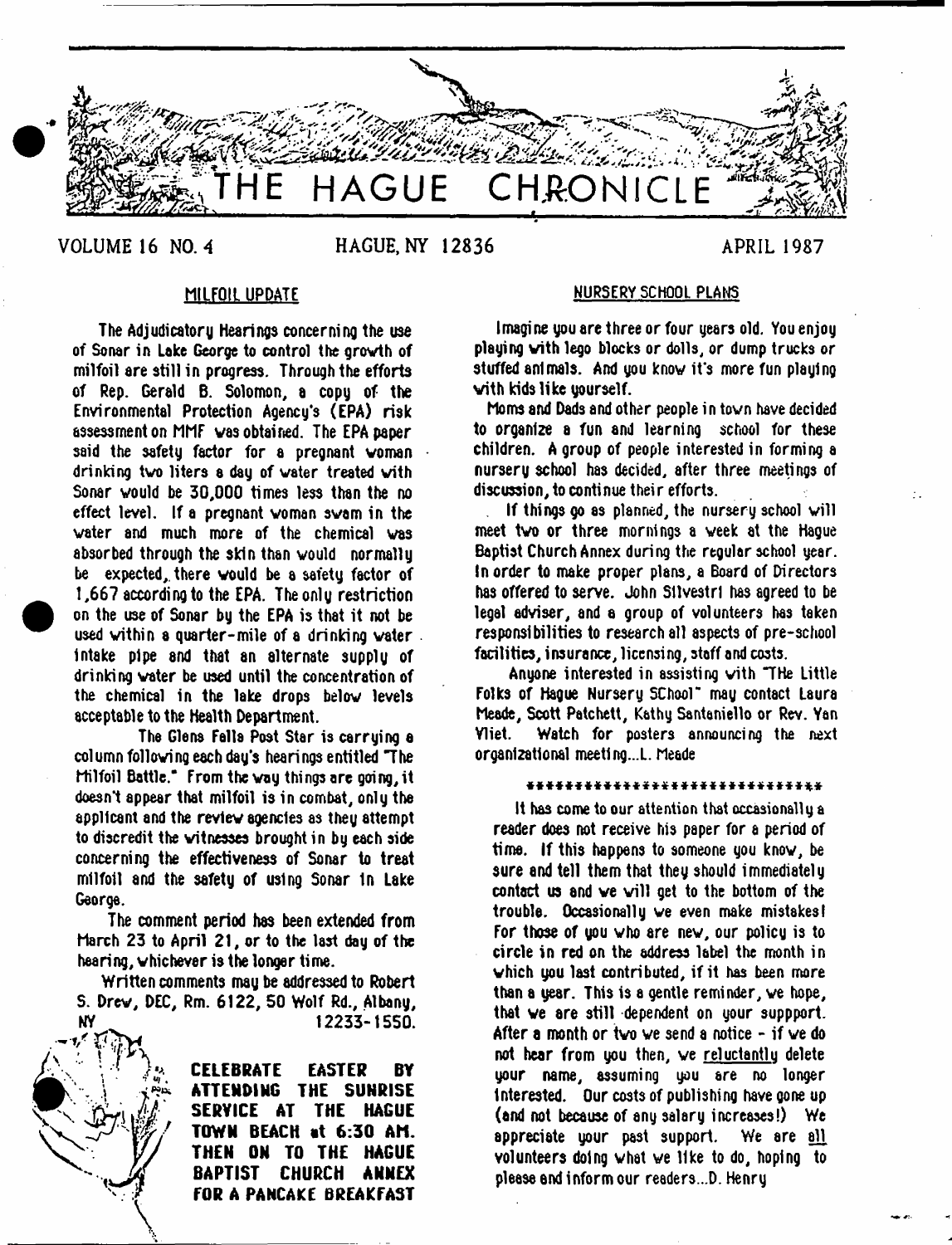## **TICONDEROGA FESTIVAL GUILD**

While vinter vas still spreading vhite snov and whistling cold winds, the Ticonderoga Festival Guild vas thinking soft summer breezes and sweet music. Bu mid-January the Board president, Dottle Henry, Executive Director, Tom Latrell and Program Director, Jeanne Creamer had signed and sealed contracts for five summer evenings - plus its award-winmning Arts Trek V series of six free morning entertainments for children. All programs are presented under the cheerful yellov and vhite striped Festival tent on the Ti Village Green.

Opening night, July  $14$ , will usher in the Metropolitan Brass Quintet, e fine brass ensemble. Opening night will also feature the traditional reception at concert's end.

On July 21 the Cambridge Buskers introduces an English tvosome whose comic high Jinks and musical virtuosity reminds critics of th high style of Yictor Borge— viewers constantly enveloped in laughter.

July 30 will bring back one of last summer's favorites, five young male and female voices with piano accompanist who in 1986 presented The Savoyards. This year they offer "On the Way to Broadway", a selection of song from early 20th century operetta, to the modern musical - music that has entered the American psyche and never fails to enchant.

On August 4th the field of dance will go back even earlier Into the native American art, The Green Grass Cloggers, from Asheville, NC. The clog, of course, came vith early colonists from the British Isles and has been preserved in Appalachian villages by generations of<br>families. A co-feature the same night and most families. A co-feature the same night and most appropriate to the clog will be the Green Mountain Blue Grass, a fine group of guitarists, fiddlers, dobro player from Vermont and our area, including Dave Bevins of Chilson. This group vas enthusiastically applauded by the Festival audience last summer and audiences will be happy to knov of its return.

To conclude the summer schedule under the yellov and vhite striped Festival tent, what more welcome than the sound of the Big Band? For this, a 17 piece orchestra, The Vermont Jazz Ensemble, will be featured on August 12

As a pre-season event on Sunday, July 12 there will be a special concert at the Silver Bay auditorium by The Champlain Valley Chorale. This group of mixed voices from the North Country is always much anticipated and appreciated. It is separately priced and presented as a fund raiser.

The Ticonderoga Festival Guild, Inc. , nov in its 8th season, is presently engaged in its membership renewal and subscription drive. No doubt about it - - it is the best bargain in first rate entertainment around here. For only \$20 you may buy a ticket entitling you to all five Festival concerts, summer 1987. These season tickets may be used as you choose - either all at one performance (take four friends) or for each performance. General admission is \$6.00, seniors \$5.00 and students \$4.00.

The Festival Guild is grateful for grants from the International Paper Co, NY State Council on the Arts and from Essex County Arts Council, but 1t depends In large measure on the interest end generous contributions from loyal members and businesses.

Membership begins at \$10 per person in the category of "Friend". Other categories include "Friend". Other categories include "Founder", Patron" and "Sponsor".

The Ti Festival Guild is a hard working volunteer group genuinely devoted to bringing fine entertainment at modest prices to the people - both children and adults - of this area.

The Guild particularly urges that renewal and prospective members send in their checks as soon as possible so that they may be included in the program gu1de...B. DeGraff

> **IMPORTANT MEETING OF THE HAGUE CHAMBER OF COMMERCE AT THE TOWN HALL ON APRIL 22 AT 7:30 PM. IT IS URGENT THAT ALL MEMBERS ATTEND.**

# •••••••••••••••••••••••••■••MM GROWING PAINS

If only April's showers, however nasty-wet, Alone brought forth May's flowers. And that vere that, my pet, I'd pluck a violet and, giddy in my garden, roar, Umbrella-ed, rubber-ed, "Let it pour!" Alas, there's no such luck. Hand me myspade. I'm stuck. ...Maureen Cannon From METROPOLITAN DIARY, NY TIMES, April 8

-----------------------------------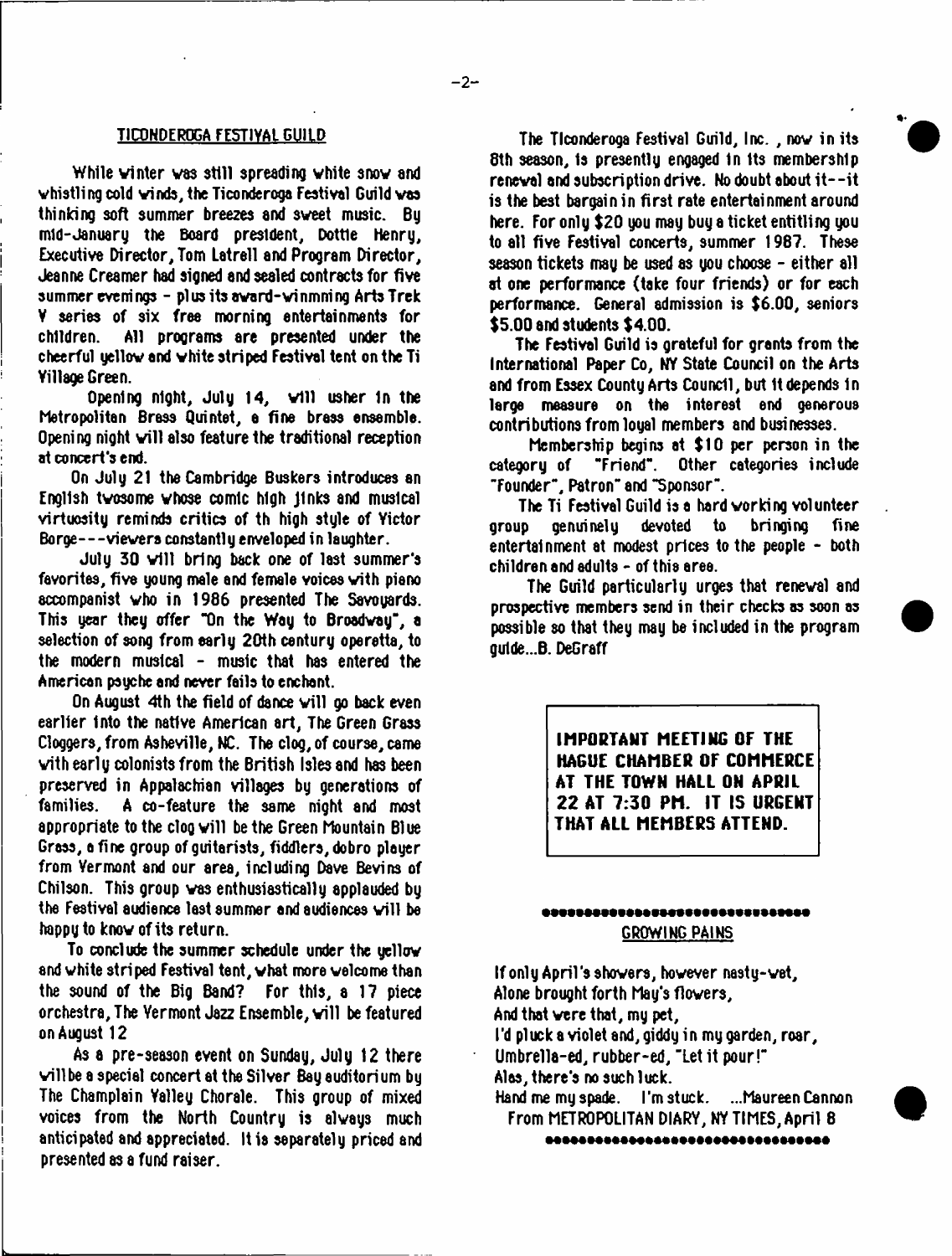# TOWN BOARD SPECIAL MEETING 3/24/87

A special tovn board meeting vas held at the town hall on March 24, 1987. Public hearings vere held: 1. on local law  $*1-1987$  providing for the publishing of summary only for nev amendment rules and regulations ami vas passed unanimously at the meeting following. 2. Local lav \*2-1987 vas passed amending local lav \*4-1986 on flood plain damage. Change of wording will conform to state law. Resolution  $*8$  will add to resolution  $*6$  in which money will be transferred from contingency fund to recreational fund.

Bill \*445 vas Intro\*776 Introduced Into the Assembly by Neil Kelleher (prefiled) concerning the discharge of sevage into Lake George Basin and the repeal of Sub-division #3 and #4 of Sec. 17-179 of the Environmental Conservation law. A new sub-division  $\overline{*}3$  is added.

It has come to Supervisor Bolton's attention that Sec. 278 of tovn lav preventing a county clerk from accepting a sub-division plat for filing unless that subdivision has been approved by Hague Planning Board, has been overlooked in several cvases where Hague properties have been concerned. The Town Board resolved that the tovn clerk notify the county clerk that this subdivision control pover has been granted to the Hague Planning Board.

A copy of a letter vritten by Neil Kelleher to DEC Commissioner Williams vas read by Mr. Bolton, tt signified his displeasure with DEC's approach on milfoil. G.Lindquist

## ZONING BOARD OF APPEALS

A public hearing has bean set for April 23,1987 at 7 PM for a variance filed by Pamela Peterson. Mrs. Peterson has entered a nev application for a variance similar to the one unanimously denied at the March meeting. The variance again requests a 42'h house in a 30' zoning erea....G.Lindquist

# HAGUE PLANNING BOARD - 4/2/87

The Thibeault minor subdivision of land on the south side of NYS Rt 8 was approved as it exceeded the minimum lot size for that zone and met all zoning requirements.

*• i* Mr. Robert Katz man revieved a "Map" of a proposed Tovnhouse complex to be knovn as "Silver Bay Tovnhouses". The proposed tovnhouses vould replace all existing struc tures on the property presently knovn as Silver Bay Lodge. The proposal calls for 5 structures, each measuring 100' by 40'

with 4 tovnhouses of 2 to 3 bedrooms in each structure. A public hearing vas scheduled for May 7, 1987 at 7 PM.

Mr. E. Gilbert Barker presented a revised plan for a proposed 4 lot subdivision on the east and vest sides of New Haque Road. Mr. Costello will check with APA regarding vet-lands to see if they consider this a Class A subdivision., A public hearing vas scheduled for May 7 at 7:20 PM.

Mr. Barker said that he had received a letter from Supervisor Bolton that Forest Lene vas given qualified abandonment status in 1982.

The Tovn Board passed a resolution requested by the Planning Board to prohibit the County Clerk from accepting subdivisions that have not been authorized by the Planning Board and signed by the Clerk of the Board.

# TOWN BOARD - 4/1.4/8?

Opening the meeting vith a welcome to the public and the offer of the privilege of the floor, Kathy Santaniello asked about the letter the supervisor had vritten to APA concerning the status of the Hague Brook. Mr. Bolton has received a letter from APA stating that as of now the brook is considered a navigable vatervay between Rt. 9N and the lake, but he suggests that members of the APA staff meet vith tovn officials to develop a more complete understanding of the hydrology of Hague Brook. Hopefully they can resolve the matter between them. In any event, if Hague Brook is considered navigable anywhere in the Hamlet land use area, the 50 foot setback distance vould apply only to structures along that navigable portion. There vould be no setback distance for structures where the Brook is not navigable. Septic systems, on the other hand, must be set back 100 feet from the Brook regardless of whether it ia navigable or not.

A bid opening on the sale of a 1968 truck vith plow and sander vas scheduled. The minimum bid vas set at \$9500. There vere no bids received.

A letter received from Judy Waters Kenna requests permission to use the tovn beach parking lot for a street dance on July 24 , vhich would be part of a three day reunion of Hague High School classes on the 24, 25th and 26th. They also ask for permission to hang a banner across the road. This must go through DOT, but the Tovn Board has approved.

The document "Future of Lake George Park", done by an intergovernmental task force of 90 people Is in the Tovn Hall. Anyone interested may look at it there.

A letter from our attorney, John Silvestri, states that Ward's Marina has complied vith the request on the structure vhich vas built sans permit end it has

(Continued on page 4)  $\leftarrow 87$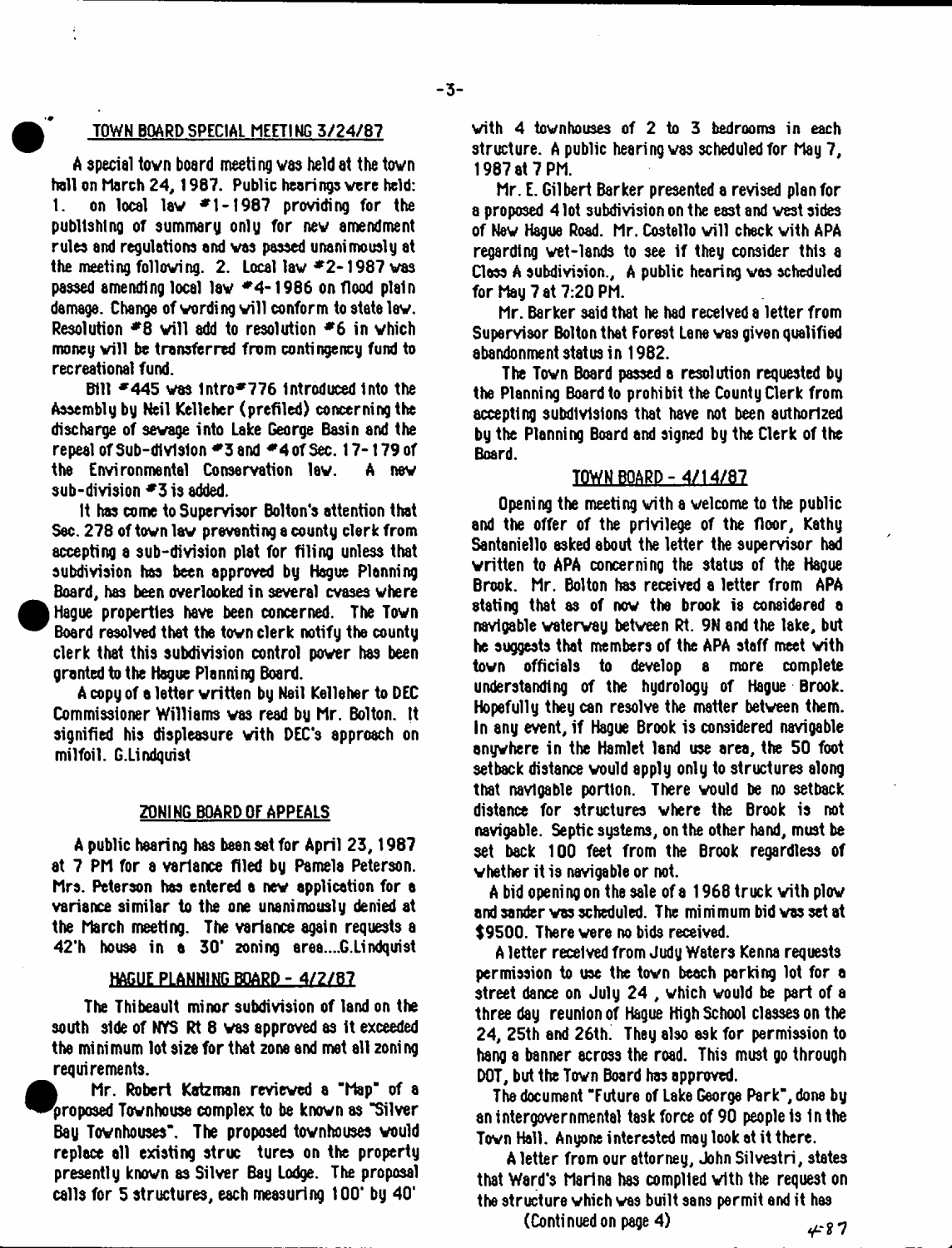Tovn Board - Cont.

been removed. The case is nov closed.

A note from Laura Meade vho has been appointed chairman for Hague's part in the celebration of the Bicentennial of the U.S. Constitution states that a tentative date of August 14 at 6:30 hes been set for having Fort Ti's Fife and Drum Corps perform in the tovn pork at 6:30 PM. She also wrote about the meeting held vith those interested in forming a nurserg school. That Is covered in a separate article in this paper..

Cablevision has established tvo nev Shop at Home channels and Shovtime on Ch. 16 for this area. They are nov working at Forest Bay , adding this area to their network.

The audit report has been received and is available for viewing in the Tovn Hall. On the whole, Hague came out well, with a few criticisms, including no vritten investment policy, conflict of interest in a board member, the method of compensation payments for the assessors, and fixed assets not up to date. Mr. Bolton is very proud of Hague's record.

On the committee reports: Jim Braisted, Building and Grounds, reported that the septic sustem at the Town Hall is in bad shape and would probably have to be upgraded. The highway shed has had its spring paint end cleanup. Martin Fitzgerald, Rec. and Promotion, announced that a BIG BASS tournament will be held on June 20. Tovn Park launch is nowon the honor system, and the beach and park are being cleaned up for the season. One sign has been stolen from the launch. (IF ANYONE SEES OR KNOWS WHO TAKES THESE SIGNS, PLEASE ADYISE JIM BRAISTED. They are expensive!)

Unfinished Business: The bill concerning the repeal of the Lake George Law is  $*445$  in the Senate and  $*776$  in the Assembly. Mr. Bolton urges you to write Sonator Stafford and Assemblyman Kelleher urging them to get this bill passed. This will be very helpful to Haque in that it will allow towns in Lake George Basin to put in central sewage disposal systems away from the lake.

Dave Martucci, assessor, reports that the data collection is almost done. Data mailers will be sent out next week. Dates have been set up for hearings. Grievance day is set for May 19.

200 copies of the updated Hague Zoning Ordinance will be printed by L.G.-Lake Champlain Regional Planning Board. They will be available for \$5.00 a copy at a future date in the Tovn Hall.

Updated Sanitary Savage Disposal ordinance to be eant to Warren County Planning Board and APA for their approval and comments.

Leaman Snow appeared before the Board to ask permission to collect junk cars and other junk (stoves, etc.) and store them temporarily on his back property, dismantle them and sell them. This vould assist the tovn in its on-going project of trying to clean up junk cars. This is to be a one-time cleanup operation. A special meeting of the Town Planning Board and Tovn Board has been set for April 16 at 7 PM to see if this can be worked out. In the meantime, if anyone has junk cars, please call the Tovn Hall, 543-6161.

The big news of the month announced by Supervisor Bolton is the avarding of \$ 10,000 to our Fire Department. See article vhich follows... D. Henry

# HAGUE VOLUNTEER FIRE DEPARTMENT

Recently a joint committee was formed between the Hague Tovn Board and the Hague Yolunteer Fire Deportment. This committee is comprised of tvo members each from the Board and HVFD.. Dick Frasier and Martin F1t2gera1d represent the Tovn Board and Tom Stull and Paul Davis represent the HYFD.

As an initial effort, this committee developed a very good working relationship that resulted in an outstanding success for both the Tovn and the Fire Dept. They began by investigating grant possibilities available to the Tovn in order to help pay for the newly mandated turnout gear for the Fire Dept. It was learned however, that not much was available. Instead, an alternate method of obtaining funds vas discovered.

With the efforts of Pres. John Breitenbach and Tovn Supervisor Dick Bolton, it vas learned that special funds were available through Senator Stafford's office. These funds are allotted at the recommendation of the Senator on the basis of need. After a series of letters submitted to Senator Stafford by Dick Bolton and John Breitenbach, Senator Stafford indeed recognized that Hague had a legitimate plea and recommended Hague receive these funds. Senator Stafford informed Dick Bolton that \$10,000.00 would be forthcoming to help defray the cost of the nev fire fighting gear.

We as a fire company are gratified that these funds have been made available to fill our needs. Our intent is to serve the community to the best of our ability in the safest possible manner. This gear is essential in doing this. We are also extremely pleased to be able to work closely with Dick Bolton, the Tovn Board and Senator Stafford's office in serving our community.  $\frac{4}{5}$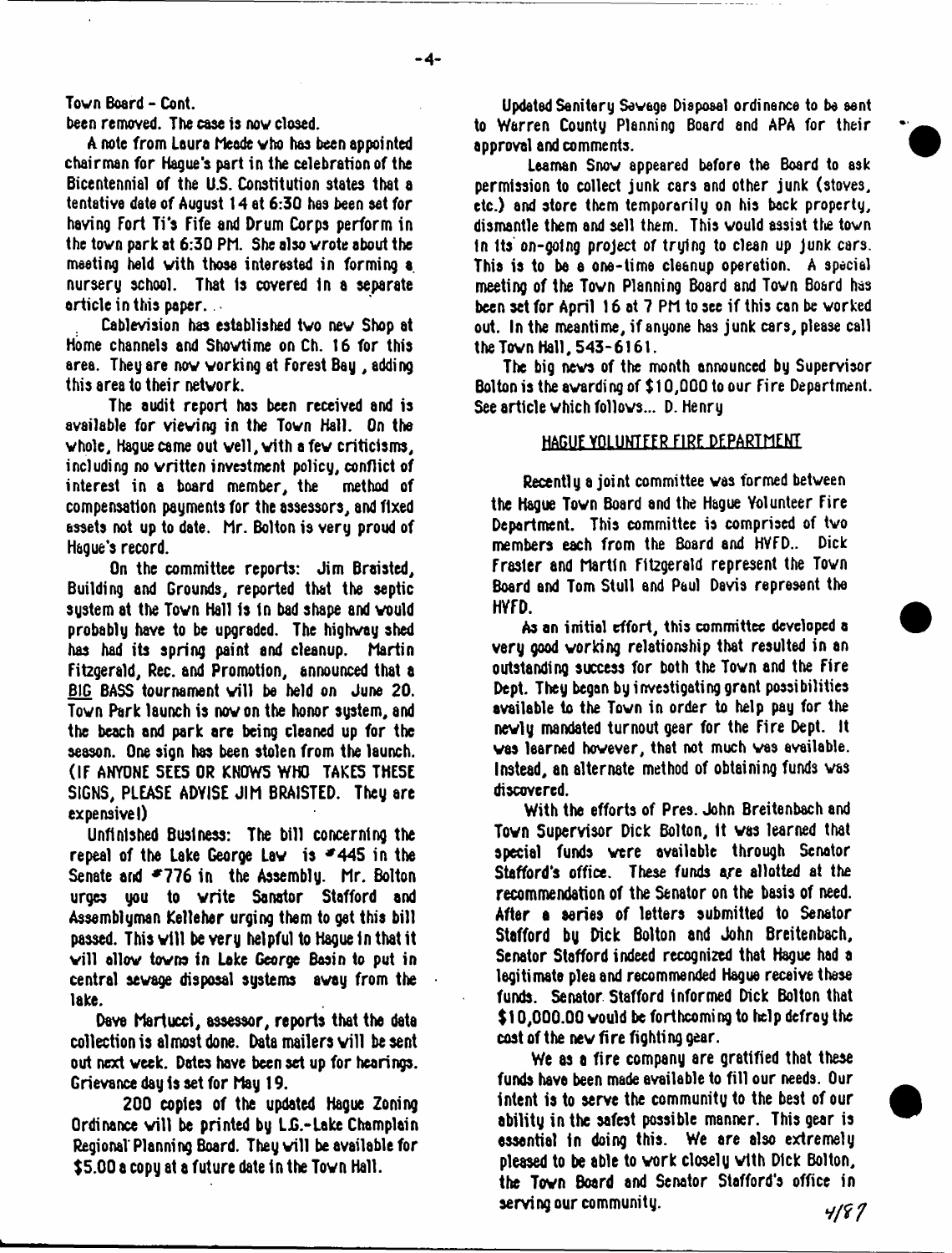# WILLY CS MARCH/APRIL WEATHER NOTES

March came in vith precipitation in the form of the snow reported last issue and vent out vith precipitation in the form of 1.2" of rain. All in all onlg 5.5" of snov for the month and 2.7" of rain, rather light vhen considering other gears. The temperature dropped down to  $+12$  F, lakeside, March 11th , -69 Mt.Top. The -99 on the 10th vas the lov for the month. The north-northeast vind pattern established in Feb. kept on in March, vith 19 dags out of the month from that direction and averaging 28 MPH during those dags. But March had its harbingers of spring also, much to the delight of everyone. Starting on the 22nd, temperatures began to rise and by the 25th it vas up to 629 and stayed in the 50's for the remainder of the month. Unfortunatelg it didn't drop back belov the freezing mark enough to help the sap flov, so the northeast has had another bad year for the maple syrup producers. The varmer veather, of course, initiated the beginning of the bird migration and return. On the 17th I observed a red vinged blackbird. A stately procession of about 15 seagulls vas observed northbound on the 22nd, a certain sign that the ice vould begin to relinquish its grip on the lake in a fev veeks. The 24th sav robins looking for bare spots in the snov and of course geese overhead headed north. With all of this going on the days vere steadily lengthening as the sun continues to vork Its vay back tovard the northern hemisphere crossing the equator around March 21st, officially ushering in the spring season. A grand increase of 1 hr. 33 min. of daylight for the month.

April continued to see the melting of the snow pack until it has nov disappeared. The snov melt here in Hague vas orderly vith little to no major flooding problems. Winds have been out of the north-northeast for each of the 13 days thus far, averaging 25 MPH. We had a period of rainy weather April  $\,$  4 through the 7th. Ice out was April 6th. The sun came out and the thermometer climbed to 719F on the 12th. More birds arriving daily. April 1 sav four turkey vultures soaring effortlessly overhead, a sight that truly makes one vlsh they could fly. A flight of over 100 geese honked by on the 12th vith different ones trying to form their own Y's, but the leader never losing his position vhile In viev. What a vonderful sight. The vater temperature at the tvo foot level on April 13 was  $38^{\circ}$ F. The air temperature,  $42^{\circ}$ F.

An April shoverin progress to bring on those May flovers. The fishermen are nov out 1n their boats instead of on the ice, and a velcome sight they are because they don't generate the high noise level that will soon be moving onto the water. The grass is beginning to green up in the more open areas, the buds are popping and spring is in the air. What a glorious time of the year, as indeed are all the seasons here at Hague.

# POWER OUTAGES

The Ticonderoga area, including all of Hague, had the first of four planned pover outages on April 15. The outage affected about 4600 Niagara Mohavk customers. This is necessary to do major repairs and to improve the service to its customers. The dates have been set vhen school is not in session. The next dates  $\forall$ ill be June 23, August 18 and September 2. The pover is shut off on these days from 9 AM to 3 PM.

# POSTER CONTEST

The Ticonderoga Festival Guild, together vith the Champlain Yalley FS&L announces a poster contest open to all North Country artists. The vinning poster will be used in all 1987 Ti Festival promotional material. First prize is \$250 and \$50 for the runner up.

The theme of the poster should incorporate this three-fold approach to the performing arts - Song, Instrumental Music and Dance, vith some hint of the yellov end vhite striped festival tent. Entries should be submitted on vhite poster paper, 18"x24", vith one or tvo colors only, camera ready and suitable for reproduction. Acceptable media are paint, pen and Ink - no magic markers. Must include the vords "Ticonderoga Festival Guild, Inc. 1987 Season, or allov room for that information to be printed. Deadline is May 15. Posters may be left at any of the CYFS offices. For further information, call 585-6716.

## LEAVES AND PINE NEEDLES NEEDED

When you are raking up your yards this spring, put the leaves and pine needles to good use. Clifton West, Rt. 8, would be <u>very</u> happy to have you drop them off at his garden. They make vonderful mulch, and he vould be most appreciative.

K)RN - A boy, Jacob Ray, to Thomas and Ann Snov on April 2 In North Adam's Proud grandparents are Mr. & Mrs. Leeman Snov, Hague.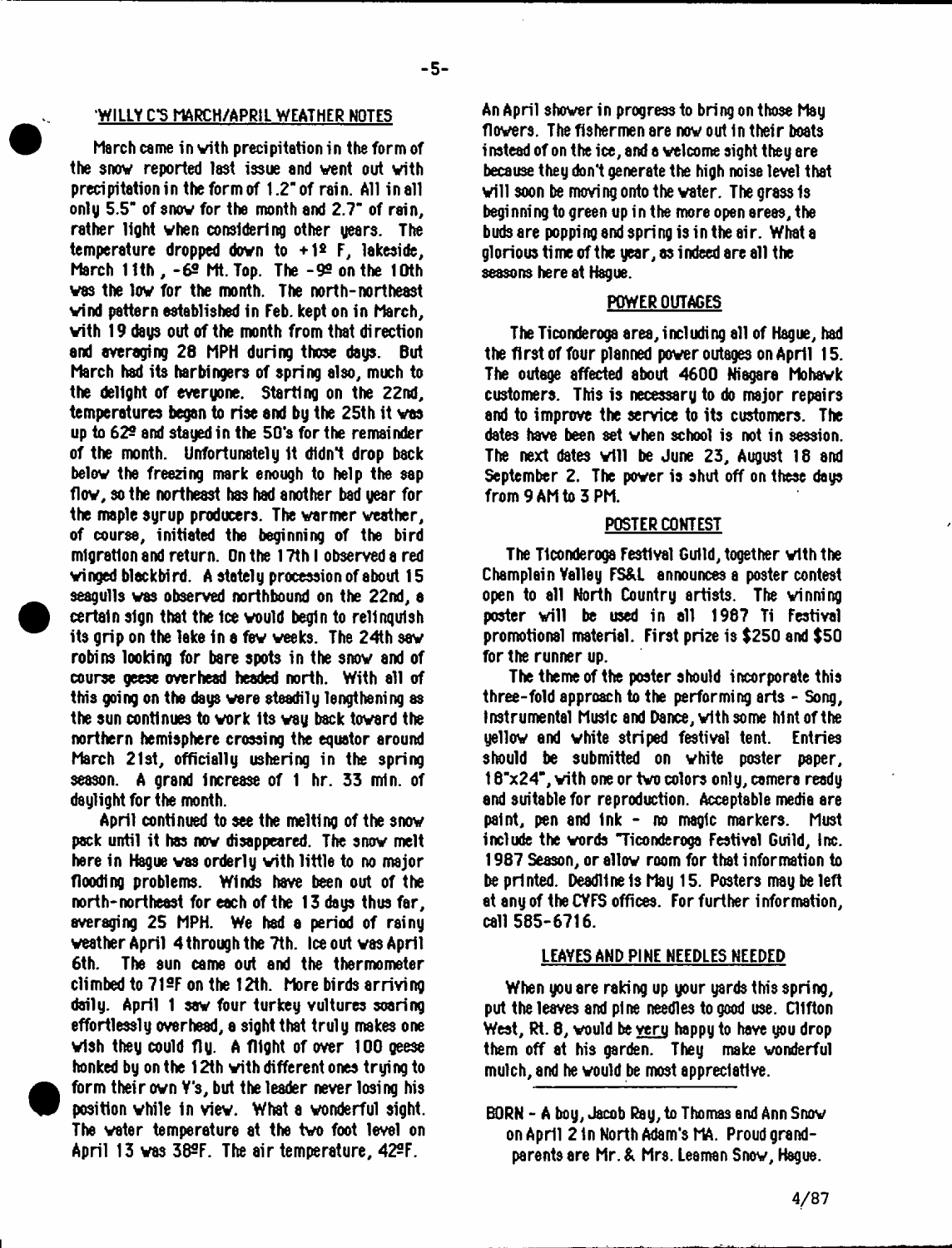# HAGUE'S CHURCHES CELEBRATE EASTER

- BLESSED SACRAMENT: Maundy Thursday, Good Friday and Holy Saturday masses will be held at 7:30 PM . Easter Sunday, 9 AM Mass of the **Resurrection**
- MAUNDY THURSDAY at 7:30 PM Tenebree Service (Last Supper) will be held by candlelight in the Hague Baptist Church annex
- Community Sunrise Service at the Tovn Park on Easter morning at 6:30, folloved by a community pancake breakfast served by the men of the Hague Baptist Church in the Church annnex.

The Wesleyan Church and the Baptist Church vill follow their usual Sunday services on Easter.

The public is cordially invited to attend any of the above events.

# DEATH FOR CRITICAL PATIENTS

It is devastating news that the Plattsburgh Air Force Base - Military Assistance to Savety and Traffic (M.A.S.T.) Program will be deactivating. Detachment 18 - 40 ARRS services five counties<br>(Essex. Clinton. Franklin. Warren and (Essex, Clinton, Franklin, Warren and Washington) in Nev York State alone. They have made over 750 life saving missions.

The health and safety of the people of the North Country will be severely burdened. Without the availability of the MAST program, it will imperil the lives of the people in the five county area. We are in a rural, desolate area and have counted on the Military helicopter during our life-saving situations. A MAST mission can only be called under life or death circumstances.

1 have been an active member and officer of the MAST program since the early 1970's. I have witnessed its functions and capabilities - ve cannot ALL survive without it...Carol A. Ferguson, Moses- L udi ngton Hospital.

# **RUMMAGE AND FOOD SALE A p ril 3 0 , hay 1 and 2 9 :3 0 A h - 2 PH HAGUE FI REHOUSE**

Sponsored by the Hague Volunteer Fire Department. Articles may be left at the Firehouse from 9 to 12 on April 27,28 or 29. For pick up call 543-6029.

# HAGUE FISH AND GAME CLUB

There will be a meeting of the Hague Fish and Game Club on May 19, 1987 at 7:30 PM at the Clubhouse located on the West Hague Road. This meeting is to consider the possibility of starting a program of shrubbery planting to feed deer and other wild life. There will be two conservation officers at this meeting to explain the program and answer questions. You do not have to be a member to attend the meeting. For more information, call 543-8859...B. Yay

## SENIOR CITIZENS CLUB

April 28 at 1:30 PM in the tovn hall is the date of the monthly Senior Citizen Club meeting. A presentation will be made by Ben Driscoll, Community Action, concerning programs provided for the elderly by Warren County. It should be of much interest. Come and bring a friend to hear vhat Is available to youas a senior citizen.

#### CHURCH WOMEN UNITED

Church Women United hay Fellowship Day is May 1 at Silver Bay Association. Luncheon will be served in the dining room at Silver Bay. Reservations needed; the cost is \$6.50 . Please call Jan Putnam, 585-6281.

# PRE-LICENSING DRIVER COURSE

The Ticonderoga Central School District will offer a 3 hour pre-licensing driver safety course on April 23, 1987 in Room 304 of the high school from 6:30 - 9:30 PM. The fee is \$10.00. Pre-registration is required. Call 585-7422 by April 22.

Notice is hereby given that assessment inventory and valuation data is available for examination and review. This data is the information which will be used to establish the assessment of each parcel vhich will appear on the tentative assessment roll of Town of Haque which will be filed on or before May 1st. The information may be reviewed by appointment, in the Assessor's Office at Tovn Hall on May 2nd and hay 5th between the hours of 8 AM and 12 noon and 3 PM and 7 PM and on May 8th between the hours of 8 AM and 12 noon.

An appointment to review the assessment information may be made by telephoning the assessor at (518)543-6161.

/s/ Clifton Frasier, Assessor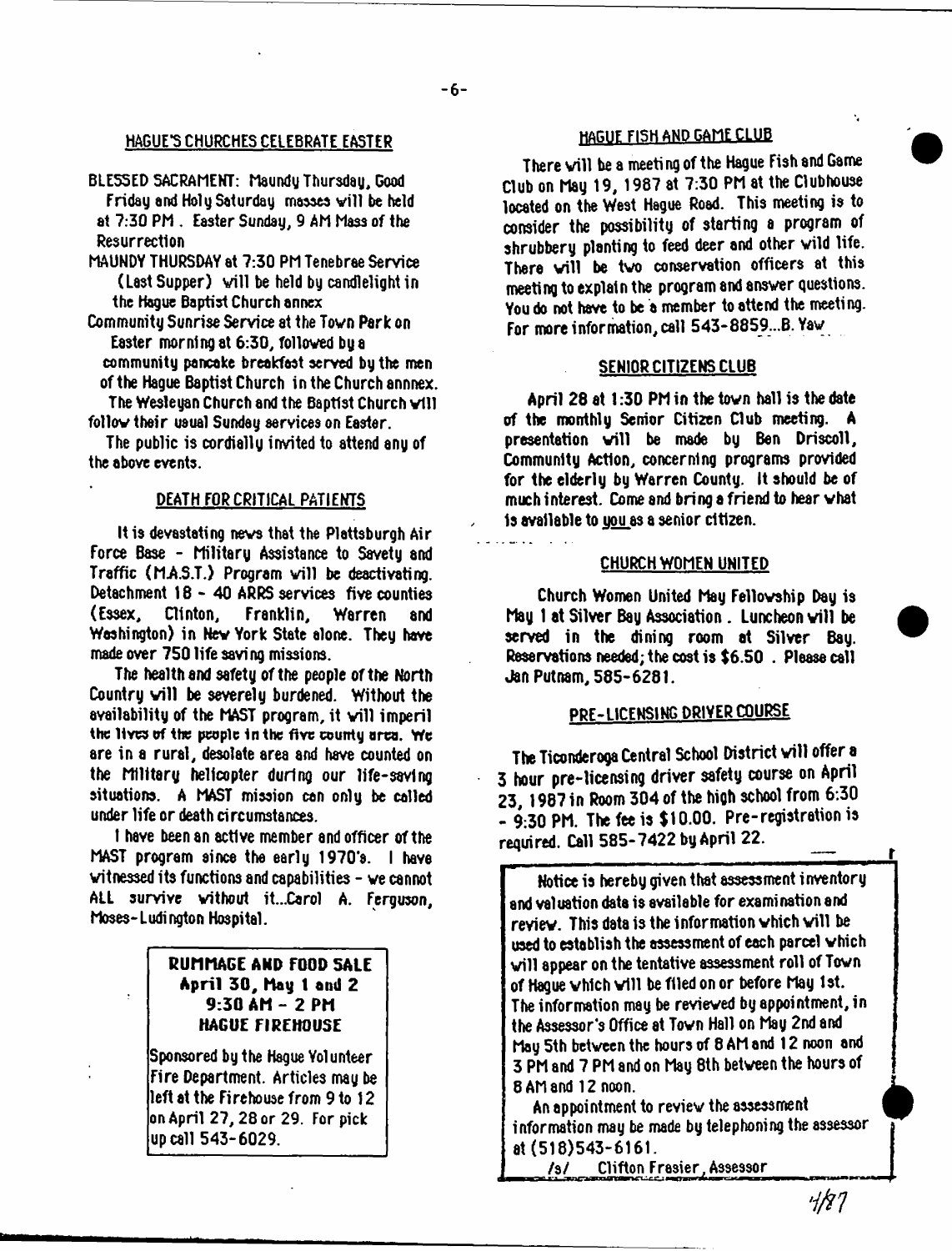# **- 7 -**

## **SOUNDINGS**

BORN - A girl, Aren Gene, to Karen and Doug Laundree, Hague, in Moses Ludington Hospital on March 26. Proud grandparents are Marge and Ray Laundree, Hague.

MARRIED - Karen Sue Beat, daughter of Mr. & Mrs. Donald Best, Cape Cod Yillage Club, Hague, and Scotia, NY to Michael William Spano, Parsippany, NJ.

DIED - Patrick Hopkins, 71, Culver City, CA on March 9 in Culver City. Mr. Hopkins vas the brother of Mrs. frank Carney, Sabbath Day Point.

HONORED - Bernadette Denno Abare. daughter of Mr. & Mrs. Bernard Denno, Split Rock Rood vas on the dean's list for the fall term in the nursing program at North Country Community College.

- Barbara Smith, daughter of Mrs. J. Stanford Smith and the late Mr. Smith, Hague, has been appointed to the position of Executive Director, Development, DePauv University, Greencastle, Indiana. Barbara is a graduate of DePauv and granddaughter and daughter of DePauv alumni.

- John G. Armes.son of Rev. and Mrs. John G. Armes, Split Rock Road, Hague, has been promoted to the rank of senior airman In the U.S. A1r force. Armes is an aerospace ground equipment mechanic at Langley Air force Base, vith the 1st Equipment Maintenance Squadron.

- Mrs. Thomas (Edle) Smith. Hague has been appointed dietician at Moses Ludington Hospital. Edie is the treasurer of the Hague fire Department.

- Bill DeGreff , son of Mr. & Mrs. Ervin DeGraff, friends Point, Hague, has been appointed Associated Publisher of Chemical Engineering/CPI Equipment Reporter, McGrav Hill Publishing Co., Nev York City.

 $-$  Lynn Coffin, daughter of Mr. & Mrs. Mike Coffin, Hague, Is a member of the Gymnastics Team at University of Bridgeport (CT). The team vas first in the Regional meet in Cortland, and placed third in the National meet at the University of Wisconsin.

And last - but certainly not least - the follovlng is an excerpt from Bill Roden's column in the Post Star, April 9, 1987:

"Incidentally, my congratulations go to an old friend vho has recently been elected Chairman to the Region 5 fish and Wildlife Management Board, Dick Bolton, Supervisor of the Tovn of Hague in Warren County. Dick is one of the most knowledgeable local government officials ve have In the North Country. A born Adirondacker, he has a sensitivity not only for our beautiful North Country but also for those vho live and make a living in it. He will be a fine leader of the Region 5 fish and Wildlife Management Board."

# HAGUE STUDENTS ON HONOR ROLL

The following students residing in Hague have been listed on the Honor Roll at Ticonderoga High School for the fourth marking period:

Hioh Honors: JANET ROSS. BETHANY WELLS

Second Honors: MARINA BARNABY, THOMAS DORSETT, ROBERT GAUTREAU, RENEE LAROCK, EDWARD MAY, JASON PLASS, KARA REYNOLDS, f RANK SERDtNSKY, AMBER STULL.

We at the Hague Chronicle congratulate all of you students. We are proud of you!

#### SPRING CLEAN TOR M.L.H.

As you are doing your spring cleaning and sorting, keep the Moses-Ludington Hospital Fair in mind...Items for the vhite elephant table can be dropped off eny time at the hospital to Carol ferguson. Chairman. The Fair is scheduled for August 1, 1987, 10:00AM - 4:00 PM.

#### WANT TO WORK?

As per our usual spring policy, the Mag and June issues of <u>The Hague Chronicle</u> will publish any help vanted for the summer . Nov's your chance to let our readers knov if you are interested in doing special chores.

This also  $\forall$ ill work the other way. If you need help, let us knov. Maybe ve can get you together.

#### AMERICAN LEGION

Regular monthly meeting of Hague Post 1538, American Legion, will be held at the Legion Home at 7:30 PM on Wednesday May 6 at which time plans will be discussed for the observance of Memorial Day. American flags of all sizes will be sold again this year by Post 1538 - order early to insure delivery before the up-coming patriotic holidays. Also, a reminder that there are still e fev 50-50 tickets available from several local Legionnaires, proceeds to go to the building fund. Refreshments will be served following the mecti ng on May 6.

 $4/87$